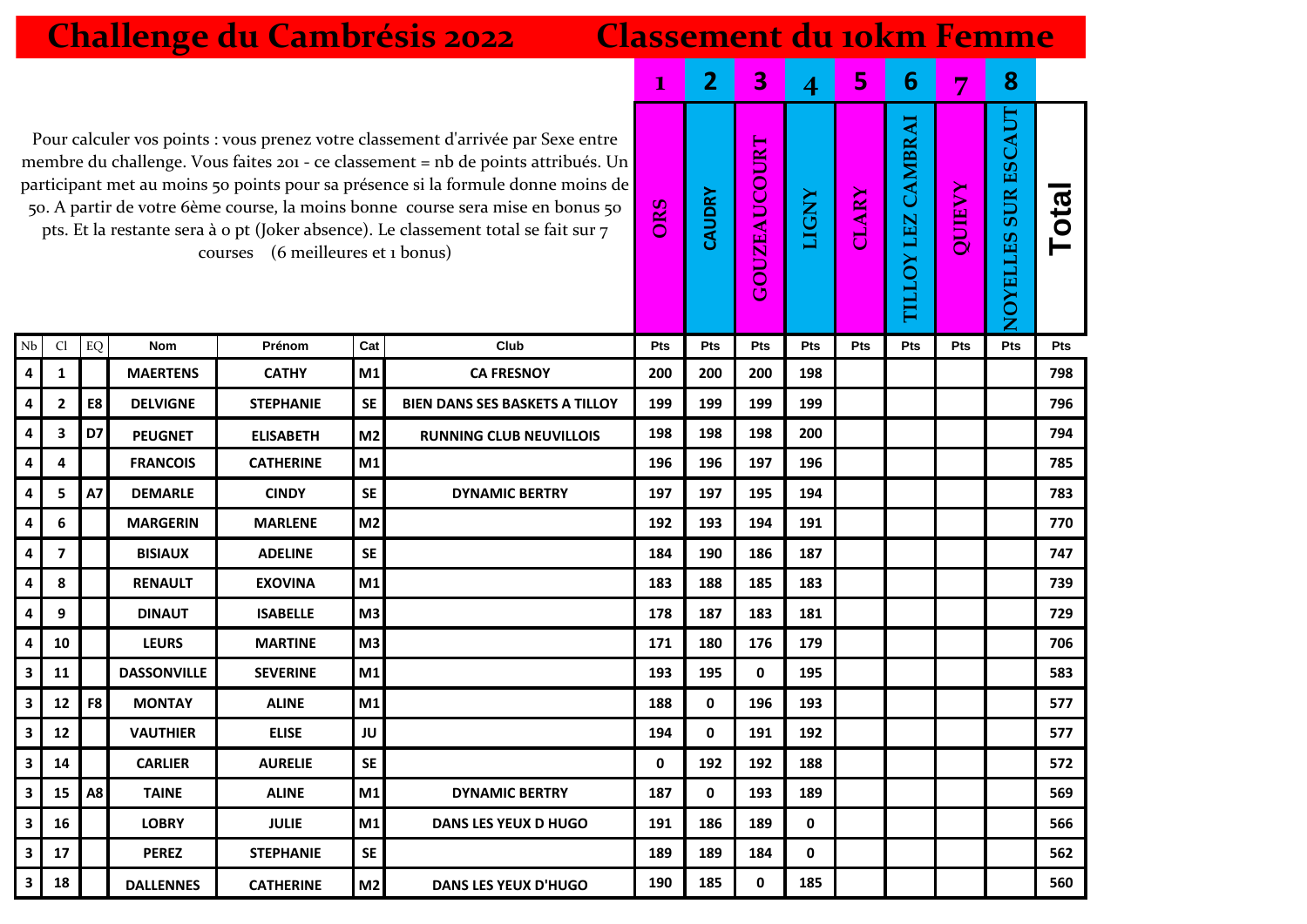| $\mathbf{3}$            | 19 | F7             | <b>ROGEZ</b>      | <b>STEPHANIE</b>       | M1             |                                       | 185   | 0           | 188   | 186       |     |     |     |     | 559 |
|-------------------------|----|----------------|-------------------|------------------------|----------------|---------------------------------------|-------|-------------|-------|-----------|-----|-----|-----|-----|-----|
| $\mathbf{3}$            | 20 |                | <b>DELECOLLE</b>  | <b>PAULINE</b>         | <b>SE</b>      |                                       | 181   | 184         | 179   | 0         |     |     |     |     | 544 |
| $\mathbf{3}$            | 21 |                | <b>ROSAND</b>     | <b>LAETITIA</b>        | <b>SE</b>      |                                       | 177   | 183         | 0     | 182       |     |     |     |     | 542 |
| 3                       | 22 |                | <b>LISIECKI</b>   | <b>CHRISTINE</b>       | M3             |                                       | 174   | 181         | 178   | 0         |     |     |     |     | 533 |
| $\mathbf{3}$            | 23 | C7             | <b>DUPONT</b>     | <b>HELENE</b>          | M1             | <b>TEAM FOULEES DES LEUS</b>          | 173   | 0           | 182   | 177       |     |     |     |     | 532 |
| $\mathbf{3}$            | 24 | C8             | <b>VAUTHIER</b>   | <b>OPHELIE</b>         | M1             |                                       | 172   | 0           | 177   | 178       |     |     |     |     | 527 |
| $\mathbf{3}$            | 25 |                | <b>OUALI</b>      | <b>ISABELLE</b>        | M <sub>2</sub> | <b>UCA</b>                            | 195   | 50          | 0     | 184       |     |     |     |     | 429 |
| $\mathbf{3}$            | 26 |                | <b>VALLEZ</b>     | <b>MONIQUE</b>         | M4             | <b>UCA</b>                            | 176   | 50          | 181   | 0         |     |     |     |     | 407 |
| $\mathbf 1$             | 27 |                | <b>FRANCOIS</b>   | <b>MARIE</b>           | ${\sf CA}$     |                                       | 0     | 194         | 187   | 0         |     |     |     |     | 381 |
| $\overline{\mathbf{2}}$ | 28 |                | <b>NOBLECOURT</b> | <b>CECILE</b>          | SE             |                                       | 186   | $\mathbf 0$ | 190   | 0         |     |     |     |     | 376 |
| $\overline{2}$          | 29 |                | <b>WARTELLE</b>   | <b>KARINE</b>          | M1             | <b>DYNAMIC BERTRY</b>                 | 0     | 191         | 0     | 180       |     |     |     |     | 371 |
| $\overline{2}$          | 30 | <b>B8</b>      | <b>STOCLET</b>    | <b>SABRINA</b>         | M1             | <b>UCA</b>                            | 0     | 50          | 0     | 197       |     |     |     |     | 247 |
| $\mathbf{2}$            | 31 |                | <b>LEFEBVRE</b>   | <b>DELPHINE</b>        | M1             | <b>UCA</b>                            | 0     | 50          | 0     | 190       |     |     |     |     | 240 |
| 1                       | 32 |                | <b>BOULANGER</b>  | <b>ALEXIA</b>          | <b>SE</b>      | BIEN DANS SES BASKETS A TILLOY        | 182   | 0           | 0     | 0         |     |     |     |     | 182 |
| $\mathbf 1$             | 32 |                | <b>DIEUDONNE</b>  | <b>DOROTHEE</b>        | M1             |                                       | 0     | 182         | 0     | 0         |     |     |     |     | 182 |
| 1                       | 34 | D <sub>8</sub> | <b>LEBOUCQ</b>    | <b>BETTY</b>           | M1             |                                       | 180   | 0           | 0     | 0         |     |     |     |     | 180 |
| 1                       | 34 | E7             | <b>BONNARD</b>    | <b>CATHERINE</b>       | M <sub>2</sub> | <b>BIEN DANS SES BASKETS A TILLOY</b> | 0     | 0           | 180   | 0         |     |     |     |     | 180 |
| $\mathbf 1$             | 36 |                | <b>BOITELLE</b>   | <b>AMELIE</b>          | <b>SE</b>      | <b>BIEN DANS SES BASKETS A TILLOY</b> | 179   | 0           | 0     | 0         |     |     |     |     | 179 |
| $\mathbf{1}$            | 37 |                | <b>DUQUESNE</b>   | <b>CARINE</b>          | M1             |                                       | 175   | 0           | 0     | 0         |     |     |     |     | 175 |
| $\mathbf{1}$            | 38 | <b>B7</b>      | <b>CHEVALLIER</b> | <b>CELINE</b>          | M1             | <b>BIEN DANS SES BASKETS A TILLOY</b> | 0     | 0           | 0     | 50        |     |     |     |     | 50  |
| $\mathbf{1}$            | 38 |                | <b>DENIMAL</b>    | <b>MARIE CHRISTINE</b> | M4             | <b>UCA</b>                            | 0     | 50          | 0     | 0         |     |     |     |     | 50  |
| $\mathbf{1}$            | 38 |                | <b>ROBERT</b>     | <b>VERONIQUE</b>       | M <sub>2</sub> | <b>UCA</b>                            | 0     | 50          | 0     | 0         |     |     |     |     | 50  |
| 0                       | 41 |                | <b>HERLIN</b>     | <b>DELPHINE</b>        | <b>SE</b>      | <b>AMICALE LYCEE P. DUEZ</b>          | 0     | 0           | 0     | 0         |     |     |     |     | 0   |
| $\mathbf 0$             | 41 |                | <b>VALLETTE</b>   | <b>DOLORES</b>         | M <sub>2</sub> |                                       | 0     | $\pmb{0}$   | 0     | $\pmb{0}$ |     |     |     |     | 0   |
| $\mathbf{0}$            | 41 |                | <b>BATAILLE</b>   | <b>EMILIE</b>          | <b>SE</b>      |                                       | 0     | 0           | 0     | 0         |     |     |     |     | 0   |
| $\mathbf 0$             | 41 |                | <b>COUVREUR</b>   | <b>MAGGY</b>           | <b>SE</b>      |                                       | 0     | 0           | 0     | 0         |     |     |     |     | 0   |
| $\mathbf{0}$            | 41 |                | <b>DURANT</b>     | <b>MARJORIE</b>        | ${\sf CA}$     |                                       | 0     | 0           | 0     | 0         |     |     |     |     | 0   |
|                         |    |                |                   |                        |                |                                       | 30/45 | 27/45       | 25/45 | /45       | /45 | /45 | /45 | /45 |     |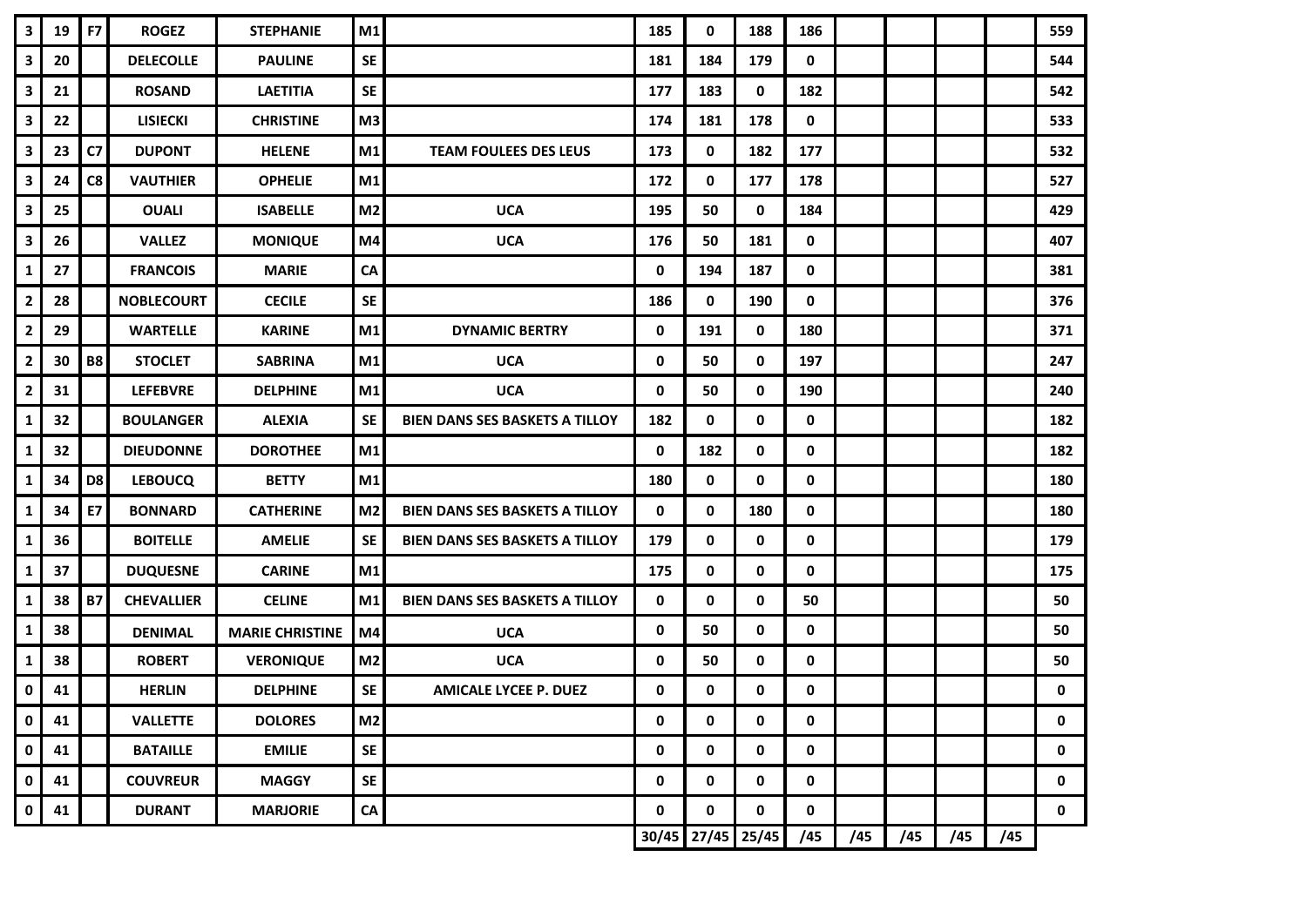|                         | <b>Challenge du Cambrésis 2022</b><br><b>Classement du 10km Homme</b>                                                                                                                                                                                                                                                                                                                                                                                                  |                |                    |                   |              |                                       |                         |                |                         |       |                |                               |            |                                     |       |
|-------------------------|------------------------------------------------------------------------------------------------------------------------------------------------------------------------------------------------------------------------------------------------------------------------------------------------------------------------------------------------------------------------------------------------------------------------------------------------------------------------|----------------|--------------------|-------------------|--------------|---------------------------------------|-------------------------|----------------|-------------------------|-------|----------------|-------------------------------|------------|-------------------------------------|-------|
|                         |                                                                                                                                                                                                                                                                                                                                                                                                                                                                        |                |                    |                   | $\mathbf{I}$ | $\overline{2}$                        | $\overline{\mathbf{3}}$ | $\overline{4}$ | 5                       | 6     | $\overline{7}$ | 8                             |            |                                     |       |
|                         | Pour calculer vos points : vous prenez votre classement d'arrivée par Sexe entre membre<br>du challenge. Vous faites 201 - ce classement = nb de points attribués. Un participant<br>met au moins 50 points pour sa présence si la formule donne moins de 50. A partir de<br>votre 6ème course, la moins bonne course sera mise en bonus 50 pts. Et la restante sera<br>à o pt (Joker absence). Le classement total se fait sur 7 courses (6 meilleures et 1<br>bonus) |                |                    |                   |              |                                       |                         |                | <b>OUZEAUCOURT</b><br>ڻ | LIGNY | <b>CLARY</b>   | <b>OY LEZ CAMBRAI</b><br>TILL | QUIEVY     | <b>SURESCAUT</b><br><b>NOYELLES</b> | Total |
| Nb                      | Cl                                                                                                                                                                                                                                                                                                                                                                                                                                                                     |                | <b>Nom</b>         | Prénom            | Cat          | Club                                  | Pts                     | <b>Pts</b>     | Pts                     | Pts   | Pts            | Pts                           | <b>Pts</b> | Pts                                 | Pts   |
| $\overline{\mathbf{4}}$ | 1                                                                                                                                                                                                                                                                                                                                                                                                                                                                      | <b>B6</b>      | <b>NOBLECOURT</b>  | <b>JEREMY</b>     | SE           | <b>ACFC LE CATEAU</b>                 | 200                     | 200            | 200                     | 200   |                |                               |            |                                     | 800   |
| 4                       | $\mathbf{2}$                                                                                                                                                                                                                                                                                                                                                                                                                                                           |                | <b>GALLIEZ</b>     | <b>VINCENT</b>    | <b>SE</b>    |                                       | 199                     | 199            | 199                     | 199   |                |                               |            |                                     | 796   |
| 4                       | 3                                                                                                                                                                                                                                                                                                                                                                                                                                                                      |                | <b>PLUCHARD</b>    | <b>JULIAN</b>     | <b>SE</b>    | <b>RUNNING CLUB NEUVILLOIS</b>        | 198                     | 197            | 197                     | 195   |                |                               |            |                                     | 787   |
| 4                       | 4                                                                                                                                                                                                                                                                                                                                                                                                                                                                      |                | <b>GODON</b>       | <b>OLIVIER</b>    | M1           |                                       | 196                     | 195            | 198                     | 196   |                |                               |            |                                     | 785   |
| 4                       | 5                                                                                                                                                                                                                                                                                                                                                                                                                                                                      |                | <b>JANAS</b>       | <b>FRANCOIS</b>   | M1           |                                       | 195                     | 194            | 196                     | 189   |                |                               |            |                                     | 774   |
| 4                       | 6                                                                                                                                                                                                                                                                                                                                                                                                                                                                      |                | <b>BEAUVILLAIN</b> | <b>PIERRICK</b>   | M1           | <b>BIEN DANS SES BASKETS A TILLOY</b> | 189                     | 191            | 194                     | 191   |                |                               |            |                                     | 765   |
| 4                       | $\overline{\mathbf{z}}$                                                                                                                                                                                                                                                                                                                                                                                                                                                | А6             | <b>HANNON</b>      | <b>JEROME</b>     | M1           | <b>DYNAMIC BERTRY</b>                 | 191                     | 190            | 191                     | 186   |                |                               |            |                                     | 758   |
| 4                       | 8                                                                                                                                                                                                                                                                                                                                                                                                                                                                      | F <sub>5</sub> | <b>RAMETTE</b>     | <b>STEPHANE</b>   | <b>SE</b>    | <b>BIEN DANS SES BASKETS A TILLOY</b> | 187                     | 187            | 187                     | 185   |                |                               |            |                                     | 746   |
| 4                       | 8                                                                                                                                                                                                                                                                                                                                                                                                                                                                      | <b>A5</b>      | <b>TAISNE</b>      | <b>STEPHANE</b>   | M1           | <b>DYNAMIC BERTRY</b>                 | 184                     | 186            | 189                     | 187   |                |                               |            |                                     | 746   |
| 4                       | 10                                                                                                                                                                                                                                                                                                                                                                                                                                                                     | C6             | <b>SARTIAUX</b>    | <b>VALENTIN</b>   | ES           | <b>TEAM FOULEES DES LEUS</b>          | 178                     | 184            | 179                     | 182   |                |                               |            |                                     | 723   |
| 4                       | 11                                                                                                                                                                                                                                                                                                                                                                                                                                                                     |                | <b>MARECAILLE</b>  | <b>CHRISTOPHE</b> | M1           | <b>TEAM FOULEES DES LEUS</b>          | 174                     | 175            | 185                     | 183   |                |                               |            |                                     | 717   |
| 4                       | 12                                                                                                                                                                                                                                                                                                                                                                                                                                                                     |                | <b>GOGLIN</b>      | <b>MATHIEU</b>    | <b>SE</b>    | <b>TEAM FOULEES DES LEUS</b>          | 173                     | 174            | 184                     | 180   |                |                               |            |                                     | 711   |
| 4                       | 13 <sup>1</sup>                                                                                                                                                                                                                                                                                                                                                                                                                                                        | C5             | <b>DRUBAY</b>      | <b>HERVE</b>      | SE           | <b>TEAM FOULEES DES LEUS</b>          | 176                     | 170            | 183                     | 178   |                |                               |            |                                     | 707   |
| 4                       | 14                                                                                                                                                                                                                                                                                                                                                                                                                                                                     |                | <b>OLIVIER</b>     | <b>XAVIER</b>     | SE           |                                       | 181                     | 180            | 180                     | 165   |                |                               |            |                                     | 706   |
| 4                       | 15                                                                                                                                                                                                                                                                                                                                                                                                                                                                     |                | <b>PILEZ</b>       | <b>ALEXIS</b>     | ES           | <b>RUNNING CLUB NEUVILLOIS</b>        | 166                     | 158            | 186                     | 190   |                |                               |            |                                     | 700   |
| 4                       | 16                                                                                                                                                                                                                                                                                                                                                                                                                                                                     |                | <b>FOVEAU</b>      | <b>SULYVAN</b>    | <b>SE</b>    |                                       | 177                     | 171            | 171                     | 179   |                |                               |            |                                     | 698   |
| 4                       | 17                                                                                                                                                                                                                                                                                                                                                                                                                                                                     |                | <b>PINTO</b>       | <b>MATTHIEU</b>   | M1           |                                       | 170                     | 167            | 177                     | 172   |                |                               |            |                                     | 686   |
| 4                       | 18                                                                                                                                                                                                                                                                                                                                                                                                                                                                     |                | <b>RENAULT</b>     | <b>LAURENT</b>    | M1           |                                       | 183                     | 182            | 154                     | 164   |                |                               |            |                                     | 683   |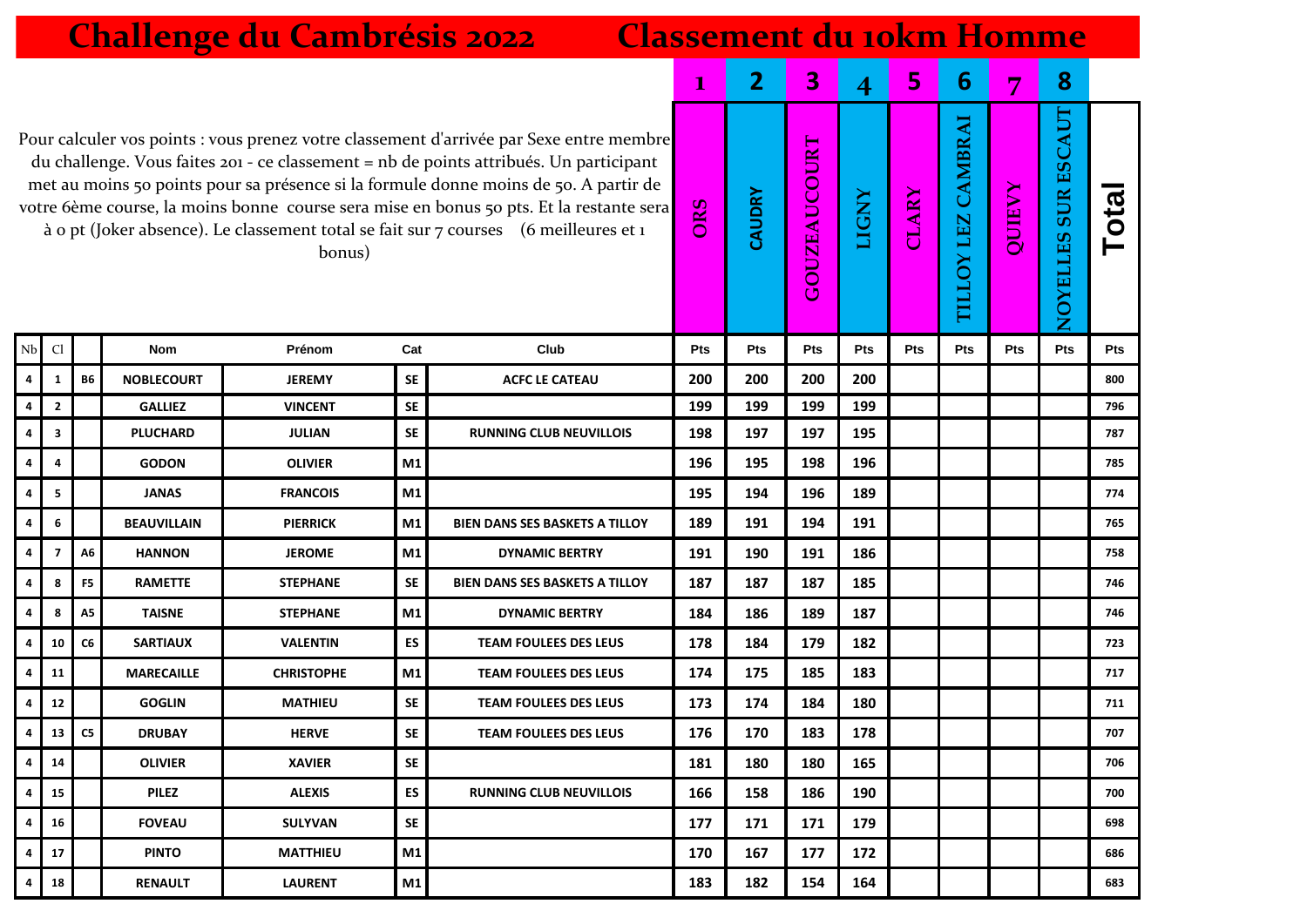| 4                       | 19 |           | <b>DEHAINE</b>    | <b>JEAN PHILIPPE</b> | SE             |                                       | 158 | 166 | 174         | 168         |  |  | 666 |
|-------------------------|----|-----------|-------------------|----------------------|----------------|---------------------------------------|-----|-----|-------------|-------------|--|--|-----|
| 4                       | 20 |           | <b>MARTINEZ</b>   | <b>RAYMOND</b>       | M3             | <b>CE MASNIERES</b>                   | 161 | 160 | 166         | 176         |  |  | 663 |
| 4                       | 21 | E5        | <b>REUX</b>       | <b>NICOLAS</b>       | M1             | <b>BIEN DANS SES BASKETS A TILLOY</b> | 160 | 164 | 172         | 159         |  |  | 655 |
| 4                       | 22 |           | <b>LOISEAUX</b>   | <b>VALENTIN</b>      | JU             |                                       | 149 | 168 | 173         | 155         |  |  | 645 |
| 4                       | 23 |           | <b>LEJEUNE</b>    | <b>YANNICK</b>       | M <sub>2</sub> | BIEN DANS SES BASKETS A TILLOY        | 148 | 156 | 168         | 171         |  |  | 643 |
| 4                       | 24 |           | <b>ANTOINE</b>    | <b>DENIS</b>         | M <sub>2</sub> | <b>CA FRESNOY</b>                     | 163 | 157 | 162         | 160         |  |  | 642 |
| 4                       | 25 |           | <b>BROUETTE</b>   | <b>CHRISTIAN</b>     | M2             |                                       | 146 | 152 | 169         | 170         |  |  | 637 |
| 4                       | 26 |           | <b>MAMOH</b>      | <b>PASCAL</b>        | M <sub>2</sub> |                                       | 156 | 151 | 158         | 154         |  |  | 619 |
| 4                       | 27 |           | <b>GABELLE</b>    | <b>GREGORY</b>       | SE             |                                       | 150 | 147 | 164         | 152         |  |  | 613 |
| 4                       | 28 |           | <b>SCHRYVE</b>    | <b>EMMANUEL</b>      | M1             | <b>RUBEF QUIEVY</b>                   | 152 | 153 | 153         | 153         |  |  | 611 |
| 4                       | 29 |           | <b>HOLIN</b>      | <b>CHRISTOPHE</b>    | SE             |                                       | 134 | 142 | 165         | 166         |  |  | 607 |
| 4                       | 30 |           | <b>HOURDIN</b>    | <b>VIANNEY</b>       | SE             | BIEN DANS SES BASKETS A TILLOY        | 130 | 145 | 170         | 161         |  |  | 606 |
| 4                       | 31 |           | <b>DELCROIX</b>   | <b>DOMINIQUE</b>     | M1             | <b>BIEN DANS SES BASKETS A TILLOY</b> | 172 | 177 | 130         | 125         |  |  | 604 |
| 3                       | 32 | <b>B5</b> | <b>BELIMONT</b>   | <b>FRANCK</b>        | M1             | <b>AC DENAIN</b>                      |     | 193 | 193         | 193         |  |  | 579 |
| 4                       | 33 |           | <b>COPPIN</b>     | <b>EMMANUEL</b>      | SE             |                                       | 145 | 143 | 144         | 146         |  |  | 578 |
| 4                       | 34 |           | <b>LOISEAUX</b>   | <b>LUDOVIC</b>       | M1             |                                       | 137 | 141 | 160         | 139         |  |  | 577 |
| 4                       | 35 |           | <b>MANDATO</b>    | <b>ANTHONY</b>       | SE             |                                       | 147 | 113 | 161         | 151         |  |  | 572 |
| 3                       | 36 |           | <b>BONNEAUX</b>   | <b>ALEXANDRE</b>     | SE             |                                       |     | 185 | 192         | 194         |  |  | 571 |
| 4                       | 36 |           | <b>VILLANUEVA</b> | <b>DAVID</b>         | M1             |                                       | 142 | 137 | 148         | 144         |  |  | 571 |
| 3                       | 38 |           | <b>BOULAND</b>    | <b>SEBASTIEN</b>     | SE             | <b>AC CAMBRAI</b>                     | 186 | 192 | 188         | $\mathbf 0$ |  |  | 566 |
| 4                       | 39 |           | <b>FOULON</b>     | <b>RODOLPHE</b>      | M <sub>2</sub> |                                       | 141 | 140 | 149         | 134         |  |  | 564 |
| 4                       | 40 |           | <b>BAILLON</b>    | <b>DOMINIQUE</b>     | M3             | <b>UCA</b>                            | 164 | 50  | 176         | 169         |  |  | 559 |
| 4                       | 41 |           | <b>VERREMAN</b>   | <b>PIERRE</b>        | M4             | <b>CE MASNIERES</b>                   | 131 | 130 | 150         | 145         |  |  | 556 |
| $\pmb{4}$               | 42 |           | <b>BISIAUX</b>    | <b>PATRICK</b>       | M <sub>2</sub> |                                       | 117 | 132 | 157         | 147         |  |  | 553 |
| $\overline{\mathbf{3}}$ | 43 | E6        | <b>SORRIAUX</b>   | <b>JULIEN</b>        | M1             | <b>BIEN DANS SES BASKETS A TILLOY</b> | 185 | 183 | $\mathbf 0$ | 184         |  |  | 552 |
| 4                       | 44 |           | <b>DRANCOURT</b>  | <b>DAVID</b>         | M1             | <b>RUBEF QUIEVY</b>                   | 133 | 138 | 142         | 137         |  |  | 550 |
| $\mathbf{3}$            | 45 |           | <b>DENOYELLE</b>  | <b>FLORENT</b>       | JU             | <b>TEAM FOULEES DES LEUS</b>          | 180 | 188 | $\mathbf 0$ | 181         |  |  | 549 |
| 4                       | 46 |           | <b>LEDO</b>       | <b>ALAIN</b>         | M <sub>3</sub> |                                       | 129 | 129 | 152         | 138         |  |  | 548 |
| $\mathbf{3}$            | 47 |           | <b>COUVEZ</b>     | <b>OLIVIER</b>       | M1             | <b>RUNNING SOS 24</b>                 |     | 173 | 182         | 188         |  |  | 543 |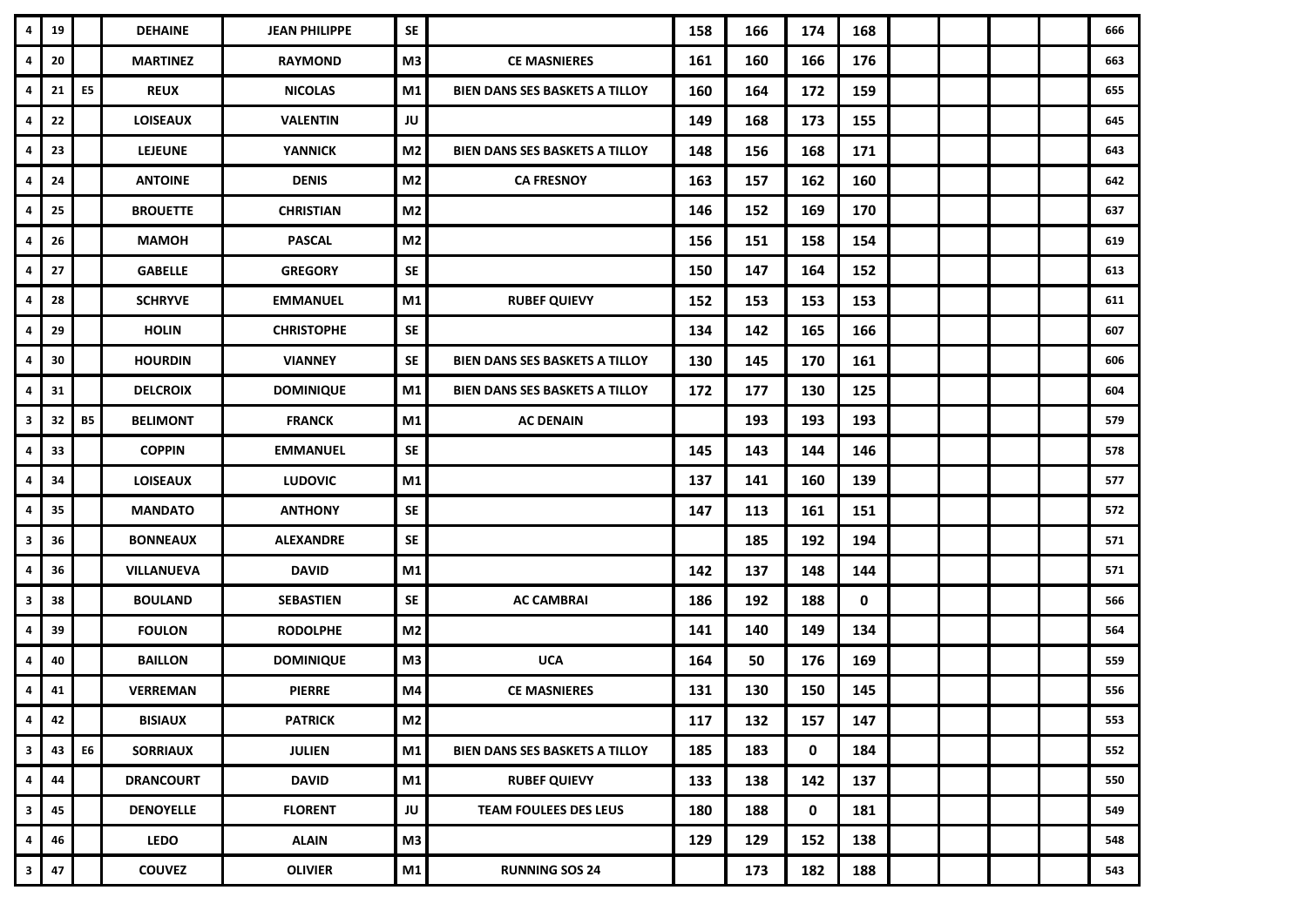| 4                       | 48   |    | <b>DUPUIS</b>      | <b>CHRISTOPHE</b>    | M1             |                                       | 125 | 136 | 139         | 140         |  |  | 540 |
|-------------------------|------|----|--------------------|----------------------|----------------|---------------------------------------|-----|-----|-------------|-------------|--|--|-----|
| 4                       | 49   |    | <b>VALLE</b>       | <b>SYLVAIN</b>       | M1             |                                       | 126 | 134 | 143         | 136         |  |  | 539 |
| 4                       | 50   |    | <b>SANIEZ</b>      | <b>DOMINIQUE</b>     | M3             | LES ROULEUX DE SOLESMES               | 136 | 125 | 141         | 135         |  |  | 537 |
| 3                       | 51   |    | <b>DUBOIS</b>      | <b>BENOIT</b>        | M <sub>1</sub> | <b>BIEN DANS SES BASKETS A TILLOY</b> |     | 172 | 178         | 177         |  |  | 527 |
| 4                       | 52   |    | <b>MARECAILLE</b>  | <b>TONY</b>          | ES             | TEAM FOULEES DES LEUS                 | 116 | 118 | 145         | 142         |  |  | 521 |
| 3                       | 53   |    | <b>LISIECKI</b>    | <b>FREDERIC</b>      | M1             |                                       | 169 | 169 | 181         | $\mathbf 0$ |  |  | 519 |
| 4                       | 54   |    | <b>GRIERE</b>      | <b>OLIVIER</b>       | M1             | <b>TEAM FOULEES DES LEUS</b>          | 154 | 148 | 163         | 50          |  |  | 515 |
| 4                       | 55   |    | <b>TAQUET</b>      | <b>JEAN CLAUDE</b>   | M <sub>2</sub> |                                       | 122 | 126 | 137         | 127         |  |  | 512 |
| 4                       | 56   |    | <b>LEFEBVRE 54</b> | <b>GUY</b>           | M3             | <b>DYNAMIC BERTRY</b>                 | 112 | 124 | 140         | 132         |  |  | 508 |
| 4                       | 57   |    | <b>QUATRELIVRE</b> | <b>PAUL</b>          | M <sub>2</sub> |                                       | 118 | 128 | 136         | 117         |  |  | 499 |
| 3                       | 58   |    | <b>LEFEBVRE</b>    | <b>JEREMY</b>        | SE             |                                       |     | 150 | 167         | 173         |  |  | 490 |
| 3                       | 59   |    | <b>BOULAND</b>     | <b>HERVE</b>         | M <sub>1</sub> | <b>ACB BAPAUME</b>                    | 168 | 162 | 159         | $\mathbf 0$ |  |  | 489 |
| 4                       | 60   |    | <b>MERESSE</b>     | <b>EMMANUEL</b>      | M3             | <b>DANS LES YEUX D'HUGO</b>           | 120 | 114 | 132         | 120         |  |  | 486 |
| 3                       | 61   |    | <b>DJALALI</b>     | <b>FARID</b>         | M1             |                                       | 167 | 154 | $\mathbf 0$ | 158         |  |  | 479 |
| 4                       | 62   |    | <b>REOLON</b>      | <b>MARC</b>          | M <sub>2</sub> | <b>DANS LES YEUX D'HUGO</b>           | 106 | 115 | 134         | 118         |  |  | 473 |
| $\overline{\mathbf{3}}$ | 63   |    | <b>DUVET</b>       | <b>CHRISTOPHE</b>    | M1             | <b>RUBEF QUIEVY</b>                   | 159 | 0   | 146         | 162         |  |  | 467 |
| 3                       | 64   |    | <b>DECAMPS</b>     | <b>DAVID</b>         | M <sub>2</sub> |                                       |     | 144 | 156         | 150         |  |  | 450 |
| 3                       | 65   |    | <b>DEHON</b>       | <b>GREGORY</b>       | M1             | <b>BIEN DANS SES BASKETS A TILLOY</b> | 135 | 146 | 155         | 0           |  |  | 436 |
| 3                       | 66   |    | <b>LARCHER</b>     | <b>BENOIT</b>        | M <sub>2</sub> |                                       |     | 123 | 151         | 141         |  |  | 415 |
| 3                       | 67   |    | <b>WILLIATTE</b>   | <b>THIBAULT</b>      | SE             |                                       | 139 | 131 | 128         | $\mathbf 0$ |  |  | 398 |
| $\overline{2}$          | 68   |    | <b>BOUVIEZ</b>     | <b>ANTHONY</b>       | SE             | <b>RUNNING BIKE ST PYTHON</b>         | 197 | 196 | 0           | 0           |  |  | 393 |
| $\overline{2}$          | 69   |    | <b>BREGEON</b>     | MAXIME               | <b>SE</b>      | <b>RUNNING BIKE ST PYTHON</b>         | 194 | 198 | $\mathbf 0$ | 0           |  |  | 392 |
| 3                       | 70   |    | KIK                | <b>CHRISTOPHE</b>    | M <sub>2</sub> | LES ROULEUX DE SOLESMES               | 132 | 0   | 126         | 126         |  |  | 384 |
| $\overline{\mathbf{2}}$ | 70   |    | <b>OUALI</b>       | <b>THOMAS</b>        | SE             | <b>CSCV HIRSON</b>                    |     | 189 | 195         | 0           |  |  | 384 |
| $\overline{\mathbf{3}}$ | 72 I | D5 | <b>LEROY</b>       | <b>GREG</b>          | SE             | <b>RUNNING CLUB NEUVILLOIS</b>        | 127 | 127 | $\mathbf 0$ | 128         |  |  | 382 |
| $\mathbf{3}$            | 72   |    | <b>DAVOINE</b>     | <b>GUILLAUME</b>     | ${\sf SE}$     | <b>UCA</b>                            | 175 | 50  | 0           | 157         |  |  | 382 |
| $\overline{\mathbf{3}}$ | 74   |    | <b>LEDO</b>        | ROMAIN               | <b>SE</b>      |                                       | 115 | 0   | 129         | 130         |  |  | 374 |
| $\mathbf{3}$            | 75   |    | <b>COUSIN</b>      | <b>JEAN BAPTISTE</b> | M1             |                                       | 114 | 120 | 138         | $\mathbf 0$ |  |  | 372 |
| $\mathbf{3}$            | 76   |    | <b>LEVEQUE</b>     | <b>TONY</b>          | M1             |                                       | 123 | 116 | 0           | 129         |  |  | 368 |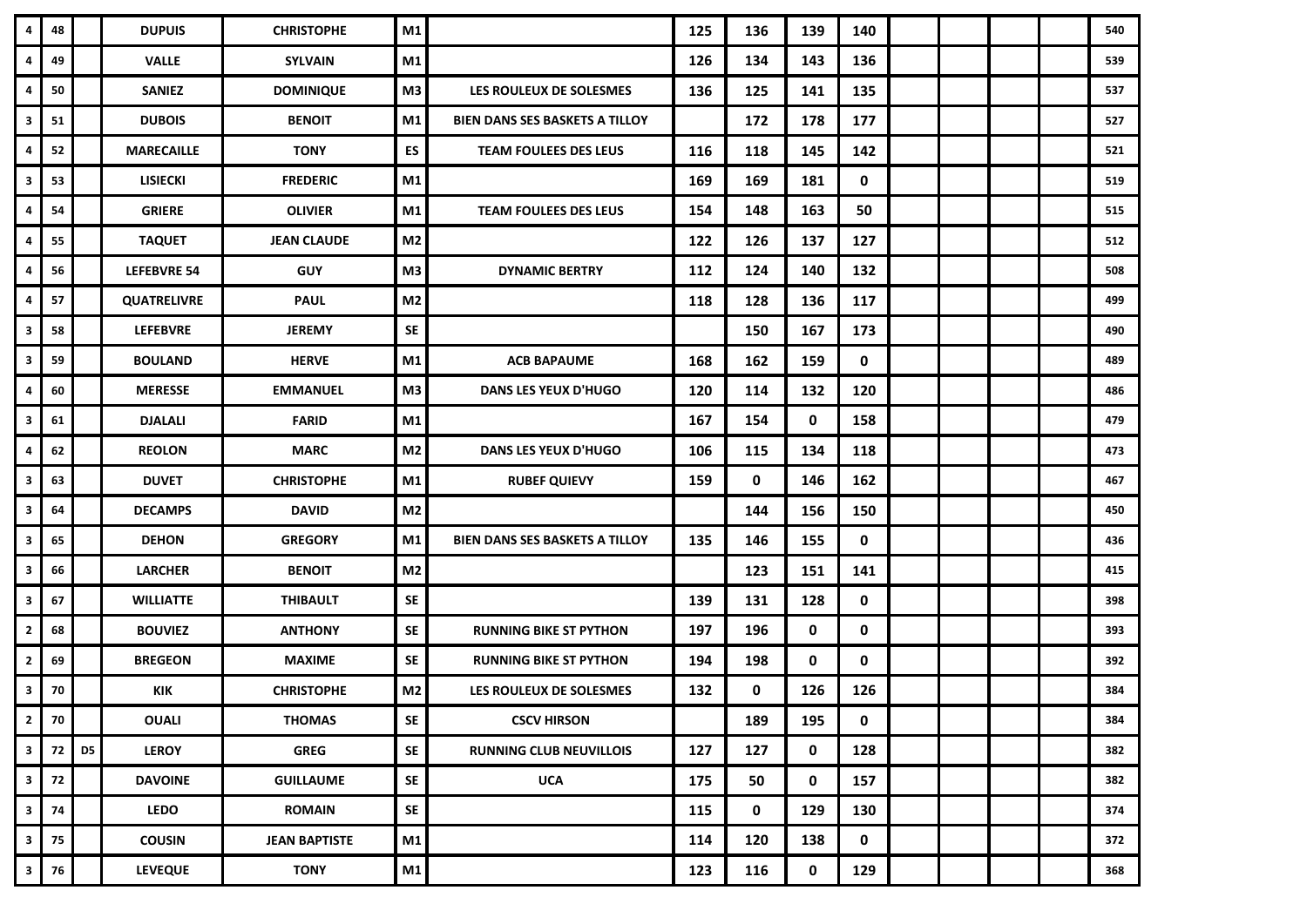| $\overline{\mathbf{3}}$ | 77           | D6             | <b>BASQUIN</b>    | <b>JEAN MARC</b>              | M <sub>2</sub> | <b>RUNNING CLUB NEUVILLOIS</b>        | 113 | 122         | $\mathbf 0$ | 131         |  |  | 366 |
|-------------------------|--------------|----------------|-------------------|-------------------------------|----------------|---------------------------------------|-----|-------------|-------------|-------------|--|--|-----|
| $\overline{\mathbf{3}}$ | 78           |                | <b>OUALI</b>      | <b>KARIM</b>                  | M2             | <b>UCA</b>                            | 193 | 50          | $\mathbf 0$ | 121         |  |  | 364 |
| 3                       | 79           |                | <b>LAMBERT</b>    | <b>MICHEL</b>                 | M3             |                                       | 110 | 117         | 135         | $\mathbf 0$ |  |  | 362 |
| $\mathbf{3}$            | 80           |                | <b>DAVOINE</b>    | <b>BENOIT</b>                 | SE             | <b>UCA</b>                            | 162 | 50          | $\mathbf 0$ | 149         |  |  | 361 |
| $\overline{\mathbf{2}}$ | 81           |                | <b>DUGOGUEI</b>   | <b>NICOLAS</b>                | <b>SE</b>      | <b>BIEN DANS SES BASKETS A TILLOY</b> | 179 | 179         | 0           | $\mathbf 0$ |  |  | 358 |
| $\overline{2}$          | 82           |                | KARASINSKI        | <b>ANTHONY</b>                | <b>SE</b>      | <b>BIEN DANS SES BASKETS A TILLOY</b> | 182 | 0           | $\mathbf 0$ | 167         |  |  | 349 |
| 3                       | 82           |                | <b>GOMBART</b>    | <b>OLIVIER</b>                | M <sub>2</sub> | <b>UCA</b>                            | 143 | 50          | 0           | 156         |  |  | 349 |
| 3                       | 84           |                | <b>DUPONT</b>     | SEBASTIEN                     | M1             | <b>TEAM FOULEES DES LEUS</b>          | 109 | $\mathbf 0$ | 121         | 116         |  |  | 346 |
| $\mathbf{2}$            | 84           |                | <b>RAHEM</b>      | <b>YANNICK</b>                | M1             |                                       | 171 | 0           | 175         | 0           |  |  | 346 |
| 3                       | 86           |                | <b>HERBIN</b>     | <b>PATRICE</b>                | M <sub>2</sub> | <b>RUBEF QUIEVY</b>                   | 108 | 112         | 124         | 0           |  |  | 344 |
| $\overline{\mathbf{3}}$ | 87           |                | <b>DENIZON</b>    | <b>SAMUEL</b>                 | M1             | <b>UCA</b>                            | 144 | 50          | 147         | $\mathbf 0$ |  |  | 341 |
| 3                       | 88           |                | <b>NOYELLES</b>   | <b>BRICE</b>                  | SE             |                                       | 104 | 110         | 123         | 0           |  |  | 337 |
| $\overline{\mathbf{2}}$ | 88           |                | <b>RICHE</b>      | <b>JEROME</b>                 | M1             | <b>RUNNING CMD</b>                    |     | 163         | $\mathbf 0$ | 174         |  |  | 337 |
| 3                       | 90           |                | <b>MACHUT</b>     | <b>FLORIAN</b>                | SE             |                                       | 103 | 109         | 122         | $\mathbf 0$ |  |  | 334 |
| $\overline{2}$          | 90           | F <sub>6</sub> | <b>BEFVE</b>      | <b>SIMON</b>                  | SE             | <b>BIEN DANS SES BASKETS A TILLOY</b> |     | 159         | $\mathbf 0$ | 175         |  |  | 334 |
| $\overline{2}$          | 92           |                | <b>LEQUEUCHE</b>  | <b>GUILLAUME</b>              | M1             | <b>AC CAMBRAI</b>                     |     | 161         | $\mathbf 0$ | 163         |  |  | 324 |
| 3                       | 93           |                | <b>GRIERE</b>     | <b>JEROME</b>                 | M1             | <b>UCA</b>                            | 128 | 50          | $\mathbf 0$ | 133         |  |  | 311 |
| $\mathbf{2}$            | 94           |                | <b>FEDERBE</b>    | <b>BENOIT</b>                 | SE             | <b>TEAM FOULEES DES LEUS</b>          | 165 | 0           | $\mathbf 0$ | 143         |  |  | 308 |
| $\overline{2}$          | 95           |                | <b>LARDIER</b>    | <b>FLORENT</b>                | SE             | BIEN DANS SES BASKETS A TILLOY        | 105 | 0           | $\mathbf 0$ | 192         |  |  | 297 |
| $\overline{2}$          | 95           |                | <b>DOUCHET</b>    | <b>ROMUALD</b>                | M1             | <b>BIEN DANS SES BASKETS A TILLOY</b> |     | 149         | $\mathbf 0$ | 148         |  |  | 297 |
| $\overline{\mathbf{2}}$ | 97           |                | <b>NOIRET</b>     | <b>DAVID</b>                  | M1             | <b>TEAM RUNNERS LOVERS</b>            | 138 | 139         | 0           | 0           |  |  | 277 |
| $\mathbf{2}$            | 98           |                | <b>BARTHES</b>    | <b>REMI</b>                   | M <sub>2</sub> |                                       | 140 | 133         | $\mathbf 0$ | $\mathbf 0$ |  |  | 273 |
| $\overline{2}$          | 99           |                | <b>VERMAND</b>    | <b>JEROME</b>                 | M1             | <b>DANS LES YEUX D'HUGO</b>           |     | 0           | 133         | 124         |  |  | 257 |
|                         | 2 100        |                | <b>FONTAINE</b>   | <b>THIERRY</b>                | M <sub>2</sub> | <b>AMICALE LYCEE P. DUEZ</b>          |     | 119         | 125         | 0           |  |  | 244 |
|                         | $2 \mid 101$ |                | <b>ECROIGNARD</b> | <b>CHRISTOPHE + VICTORIEN</b> | <b>FM</b>      | <b>FOX-G1 France</b>                  | 121 | 121         | 0           | 0           |  |  | 242 |
| $\overline{2}$          | 101          |                | <b>MANET</b>      | <b>JEAN CHRISTOPHE</b>        | M1             | <b>DANS LES YEUX D'HUGO</b>           | 119 | 0           | 0           | 123         |  |  | 242 |
| $\mathbf{2}$            | 101          |                | <b>LACOMBLEZ</b>  | <b>YOANN</b>                  | SE             | <b>UCA</b>                            | 192 | 50          | 0           | 0           |  |  | 242 |
|                         | $2 \mid 104$ |                | <b>CORNU</b>      | <b>SIMON</b>                  | M1             | <b>UCA</b>                            |     | 50          | 190         | $\mathbf 0$ |  |  | 240 |
|                         | $2 \mid 105$ |                | <b>SACHOT</b>     | <b>XAVIER</b>                 | SE             |                                       | 111 | 0           | 127         | 0           |  |  | 238 |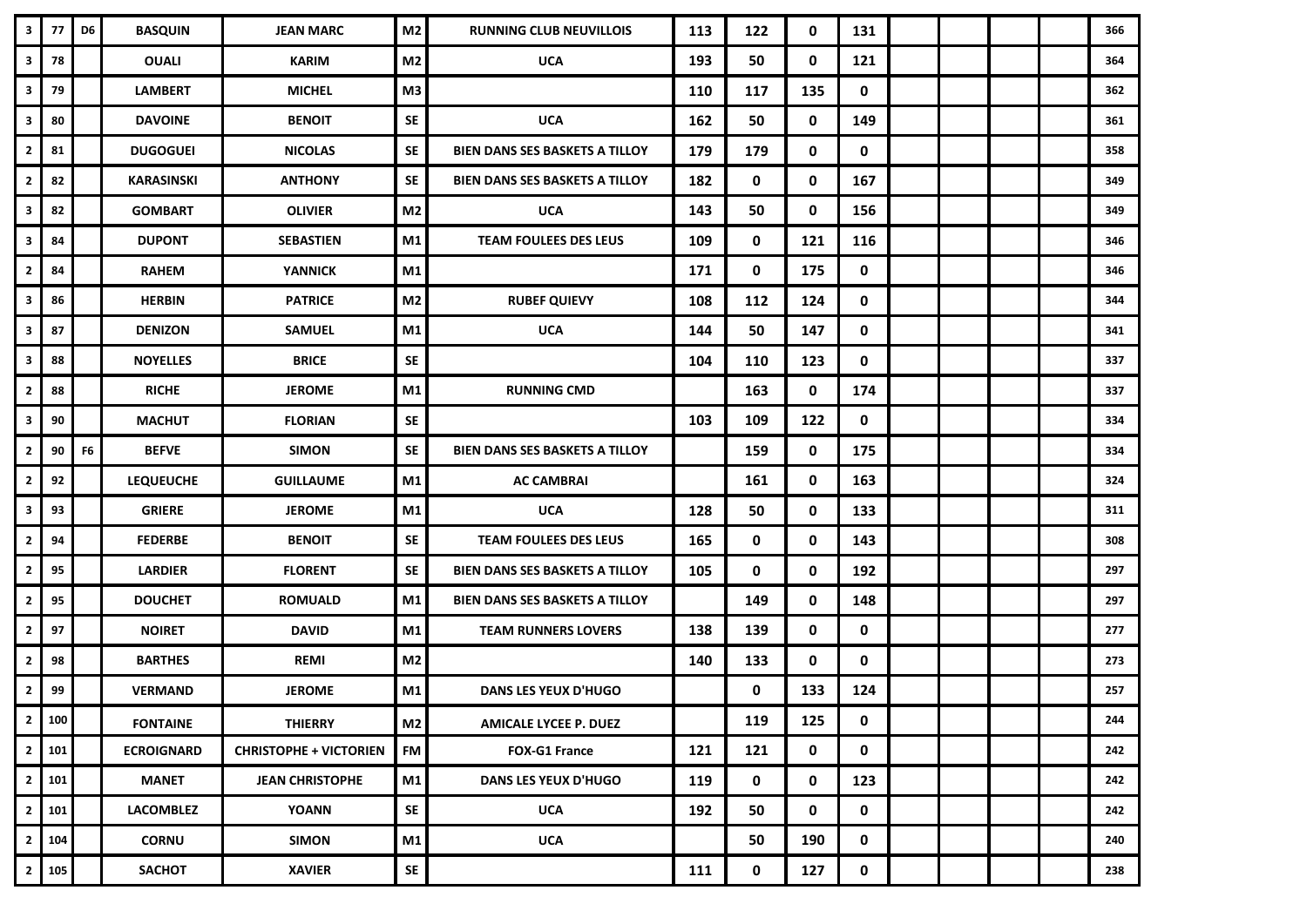| $\mathbf{1}$            | 106     | <b>PARIS</b>          | <b>MICKAEL</b>         | M <sub>2</sub> | <b>PSA HORDAIN</b>                    |     | 0   | 0           | 198         |  |  | 198         |
|-------------------------|---------|-----------------------|------------------------|----------------|---------------------------------------|-----|-----|-------------|-------------|--|--|-------------|
| $\mathbf{1}$            | 107     | <b>CAPPILLIEZ</b>     | <b>ARNAUD</b>          | M2             | <b>AC DENAIN</b>                      |     | 0   | $\mathbf 0$ | 197         |  |  | 197         |
| $\mathbf{1}$            | 108     | <b>LELONG</b>         | <b>CHRISTOPHE</b>      | <b>SE</b>      | <b>EA DOUCHY</b>                      | 190 | 0   | 0           | 0           |  |  | 190         |
| $\mathbf{1}$            | 109     | <b>MERESSE</b>        | <b>BENOIT</b>          | <b>SE</b>      | <b>DANS LES YEUX D'HUGO</b>           | 188 | 0   | 0           | 0           |  |  | 188         |
| $\mathbf{1}$            | 110     | <b>HAVRET</b>         | <b>MATHIEU</b>         | <b>SE</b>      | LA TEAM FOULEES DES LEUS              |     | 181 | 0           | 0           |  |  | 181         |
| $\mathbf{1}$            | 111     | <b>COCRELLE</b>       | <b>SYLVAIN</b>         | M1             |                                       |     | 178 | 0           | 0           |  |  | 178         |
| $\mathbf{1}$            | 112     | <b>DA SILVA COSTA</b> | <b>STEEVE</b>          | <b>SE</b>      | <b>BIEN DANS SES BASKETS A TILLOY</b> |     | 176 | 0           | 0           |  |  | 176         |
| $\mathbf{1}$            | 113     | <b>FOSSE</b>          | <b>JEROME</b>          | M <sub>2</sub> |                                       |     | 165 | 0           | 0           |  |  | 165         |
| $\mathbf{1}$            | 114     | <b>GAUDRY</b>         | <b>DAMIEN</b>          | M1             | AJ TROUV'TOUT FLESQUIERES             | 157 | 0   | 0           | 0           |  |  | 157         |
| $\mathbf{1}$            | 115     | <b>LOBRY</b>          | <b>DAVID</b>           | M1             | <b>RUNNING CMD</b>                    | 155 | 0   | 0           | 0           |  |  | 155         |
| $\mathbf{1}$            | 115     | <b>FLAMENT</b>        | <b>DOMINIQUE</b>       | M3             |                                       |     | 155 | 0           | $\mathbf 0$ |  |  | 155         |
| 1                       | 117     | <b>VASSEUR</b>        | <b>ROMUALD</b>         | M2             | <b>RUNNING CMD</b>                    | 153 | 0   | 0           | 0           |  |  | 153         |
| $\mathbf{1}$            | 118     | <b>DUQUESNE</b>       | <b>LUDOVIC</b>         | M <sub>2</sub> |                                       | 151 | 0   | 0           | 0           |  |  | 151         |
| $\mathbf{1}$            | 119     | <b>DUPIRE</b>         | LOIC                   | M1             | <b>RUNNING SOS 24</b>                 |     | 135 | 0           | 0           |  |  | 135         |
| $\mathbf{1}$            | 120     | <b>JACQUEMIN</b>      | <b>JEAN BAPTISTE</b>   | M1             | <b>DANS LES YEUX D'HUGO</b>           |     | 0   | 131         | 0           |  |  | 131         |
| $\mathbf{1}$            | 121     | <b>MERIAUX</b>        | <b>CHRISTOPHE</b>      | <b>SE</b>      |                                       | 124 | 0   | $\mathbf 0$ | 0           |  |  | 124         |
| $\mathbf{1}$            | 122     | <b>COMPAGNONI</b>     | <b>CHRISTOPHE</b>      | M1             | <b>DANS LES YEUX D'HUGO</b>           |     | 0   | 0           | 122         |  |  | 122         |
| $\mathbf{1}$            | 123     | <b>DUBOIS</b>         | <b>MICKAEL</b>         | M1             | <b>DANS LES YEUX D'HUGO</b>           |     | 0   | 0           | 119         |  |  | 119         |
| $\mathbf{1}$            | 124     | <b>BLAIRON</b>        | <b>SEBASTIEN</b>       | M1             | <b>RUBEF QUIEVY</b>                   |     | 111 | 0           | 0           |  |  | 111         |
| $\mathbf{1}$            | 125     | <b>AUFFRET</b>        | <b>PATRICK</b>         | M2             | <b>RUNNING CMD</b>                    | 107 | 0   | 0           | 0           |  |  | 107         |
| 1                       | 126     | <b>DUBROCQ</b>        | <b>JEREMY</b>          | M1             |                                       | 102 | 0   | 0           | 0           |  |  | 102         |
| $\mathbf 0$             | 127     | <b>MARET</b>          | <b>BRUNO</b>           | M2             | <b>RUNNING CMD</b>                    |     | 0   | 0           | 0           |  |  | 0           |
| $\mathbf 0$             | 127     | <b>VALERE</b>         | <b>CLEMENT</b>         | SE             |                                       |     | 0   | 0           | 0           |  |  | 0           |
| $\circ$ 1               | 127     | <b>SOLAUX</b>         | <b>ERIC</b>            | M2             | RTT4C                                 |     | 0   | $\mathbf 0$ | 0           |  |  | 0           |
|                         | $0$ 127 | <b>LOBRY</b>          | <b>FRANCK</b>          | M1             | <b>DANS LES YEUX D'HUGO</b>           |     | 0   | $\mathbf 0$ | 0           |  |  | 0           |
| $\mathbf 0$             | 127     | <b>ELISABETH</b>      | <b>FREDERIC</b>        | M <sub>2</sub> |                                       |     | 0   | 0           | 0           |  |  | 0           |
| $\pmb{0}$               | 127     | <b>BROCHARD</b>       | <b>HUGO</b>            | <b>SE</b>      |                                       |     | 0   | 0           | 0           |  |  | 0           |
| $\mathbf 0$             | 127     | <b>GUYOT</b>          | <b>JEAN CHRISTOPHE</b> | M1             |                                       |     | 0   | 0           | 0           |  |  | 0           |
| $\overline{\mathbf{0}}$ | 127     | <b>HERBIN</b>         | <b>JEROME</b>          | M1             | <b>RUBEF QUIEVY</b>                   |     | 0   | 0           | 0           |  |  | $\mathbf 0$ |